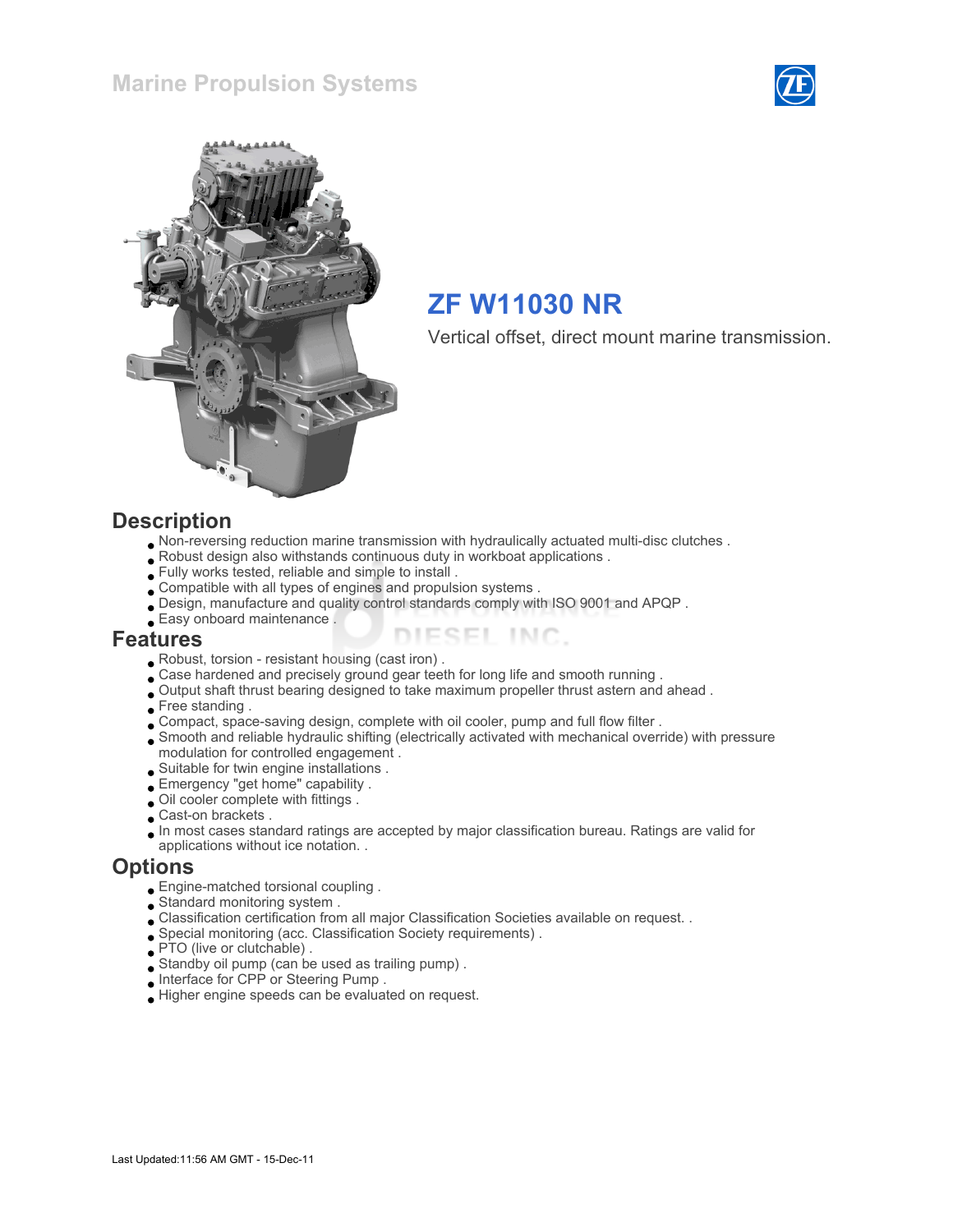# ZF W11030 NR

# Ratings

# Continuous Duty

| <b>RATIOS</b>                                                                             | MAX. TORQUE POWER/RPM |                                                              |    |    |           |    |                     | <b>INPUT POWER CAPACITY</b> |            |    | MAX.       |
|-------------------------------------------------------------------------------------------|-----------------------|--------------------------------------------------------------|----|----|-----------|----|---------------------|-----------------------------|------------|----|------------|
|                                                                                           | N <sub>m</sub>        | ftlb                                                         | kW | hp | <b>kW</b> | hp | <b>kW</b>           | hp                          | kW         | hp | <b>RPM</b> |
|                                                                                           |                       |                                                              |    |    |           |    | 1000 rpm   1200 rpm |                             | ∣ 1600 rpm |    |            |
| $\Box$ 2.056*, 2.548*, 3.074<br>$\mathbf{A} \cap \mathbf{A}$ $\mathbf{A} \cap \mathbf{A}$ |                       | 15949 11763 1.6701 2.2396 1670 2240 2004 2687 2672 3583 1600 |    |    |           |    |                     |                             |            |    |            |

\* Special Order Ratio. Only CEW version available.

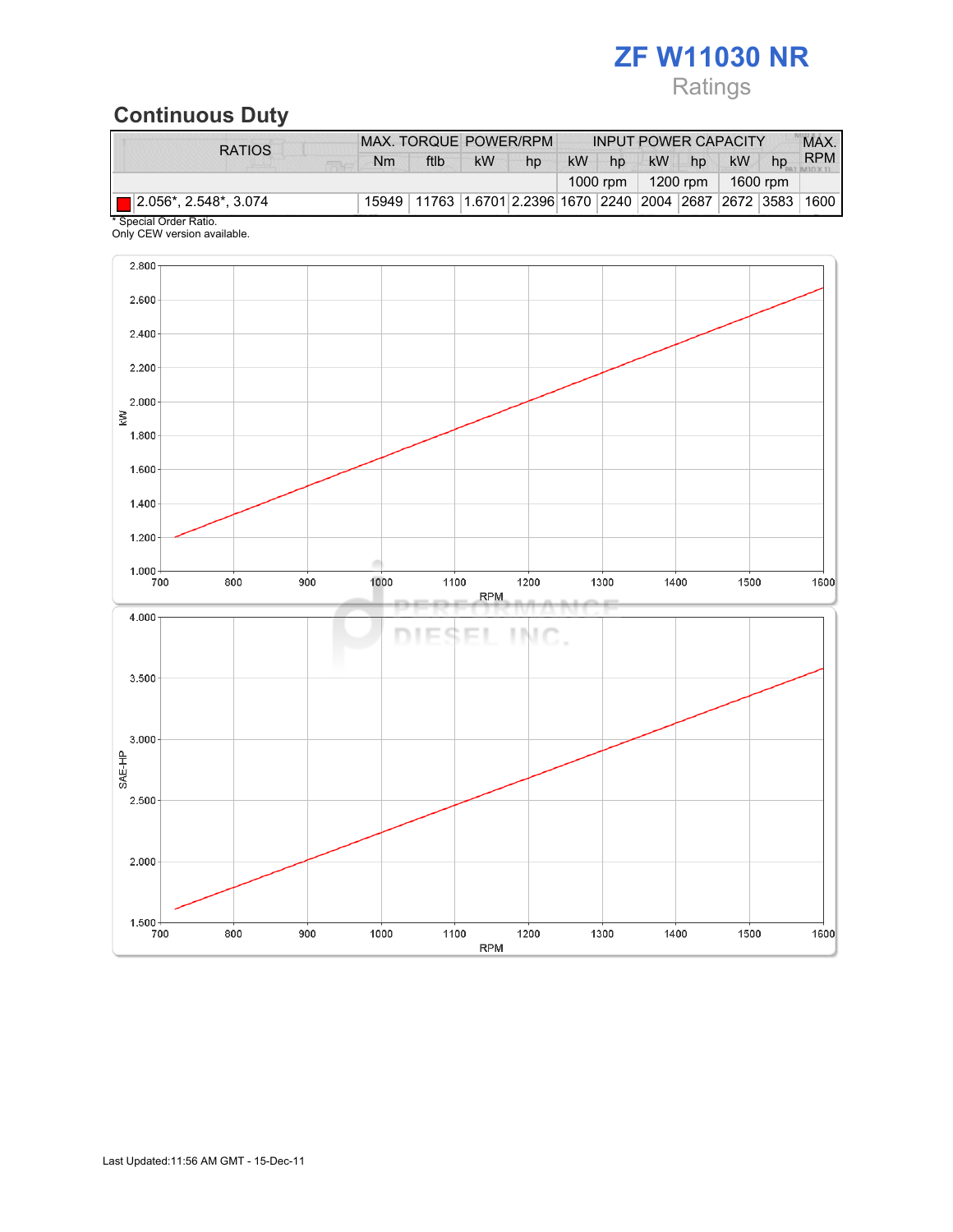

**Dimensions** 





| MIU X<br>mm (inches) |                       |                        |                |                |                            |                                                 |                |            |  |  |
|----------------------|-----------------------|------------------------|----------------|----------------|----------------------------|-------------------------------------------------|----------------|------------|--|--|
|                      | <b>B</b> <sub>1</sub> | B <sub>2</sub>         | H <sub>1</sub> | H <sub>2</sub> |                            | L <sub>1</sub>                                  | L <sub>2</sub> |            |  |  |
| 415 (16.3)           | 650 (25.6)            | $650(25.6)$ 530 (20.9) |                | 830 (32.7)     | 1,562 (61.5)               | $\vert$ 1,210 (47.6) $\vert$ 379 (14.9) $\vert$ |                | 714 (28.1) |  |  |
| Weight kg (lb)       |                       |                        |                |                | Oil Capacity Litre (US qt) |                                                 |                |            |  |  |
|                      |                       | 2,250 (4,960)          |                | 80.0 (84.8)    |                            |                                                 |                |            |  |  |

DIESEL INC.

|    |                |  |  |  |             | <b>Bolt Holes</b>                       |     |              |      |      |
|----|----------------|--|--|--|-------------|-----------------------------------------|-----|--------------|------|------|
|    |                |  |  |  |             |                                         | No. | Diameter (E) |      |      |
| mm | $\overline{m}$ |  |  |  | mm in mm in | mm                                      |     |              | mm   |      |
|    |                |  |  |  |             | 420 16.5 350 13.8 280 11.0 45.0 1.77 16 |     |              | 32.0 | 1.26 |